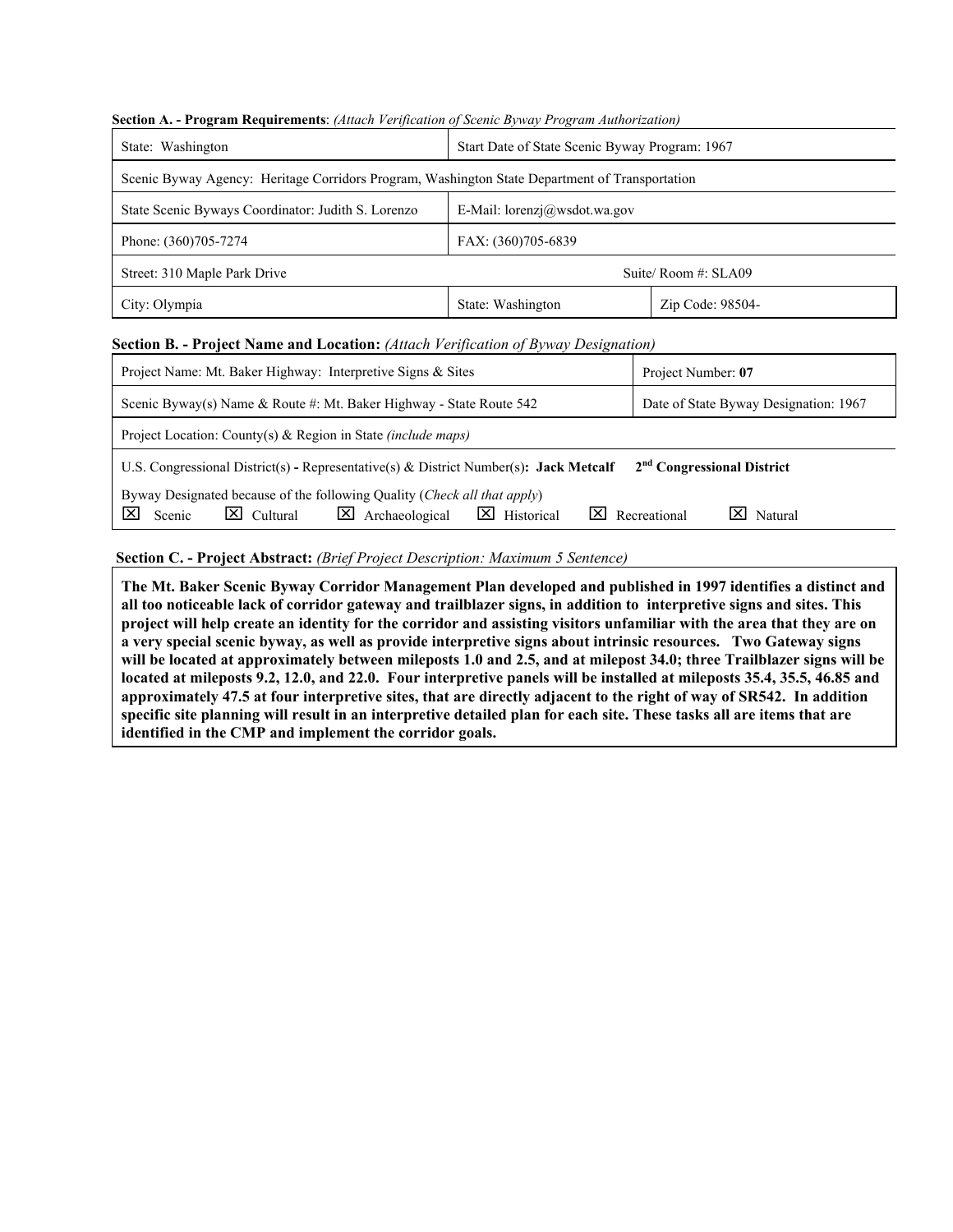#### **DETAILED PROJECT DESCRIPTION**

- **A.** Mt. Baker Highway (SR 542) is designated by the State of Washington as a State Scenic and Recreational (S&R) Highway. The section from milepost 7.7 to milepost 57.2 was designated in 1967, and the section from milepost 0.0 to 7.7 was added in 1993. The last 24 miles of the highway are also designated a National Forest Scenic Byway (1989). The Mt. Baker Highway possesses 5 of the six possible intrinsic qualities: scenic, cultural, historical, recreational, and natural. These qualities are identified and described in the Mt. Baker Highway Corridor Management Plan developed in 1997 by the Whatcom County Council of Governments.
- **B.** Mt. Baker Highway originates near sea level at Interstate 5 in the City of Bellingham and travels east to its terminus at Artist<br>Point, elevation 5,200 feet (see project location maps). The first Point, elevation 5,200 feet (see project location maps). 4 miles travel through Bellingham and its surrounding suburban area. The next 39 miles climb gradually while following the Nooksack River Valley. This section is dominated by farms, small timber and recreational communities, and privately owned forest land. The last 24 miles of the highway is in the Mt. Baker-Snoqualmie National Forest.

In 1997, a Scenic Byways Corridor Management Plan was completed for SR 542 using a National Scenic Byways Program grant. This application is partially the result of information gathered during preparation of that plan.

The town of Glacier is located approximately half-way up the highway. Glacier is the last town before entering the national forest and ascending the mountain. It is also the first place bus loads of tourists and recreation enthusiasts stop on the way down the mountain. The Mount Baker is unique in that the eastern terminus of the route is a recreation area. The highway goes no further. Travelers count the resources available to them as part of their visitor experience. Currently, there are no interpretive facilities, and there are no public restrooms. This project will begin the process of correcting those deficiencies.

**C.** Mt. Baker Highway is located in Whatcom County, in the northwest corner of Washington State (see project location map). The project is located approximately in the center of the route serving intense recreational demand associated with Mount Baker and its large ski area. This project will involve local jurisdiction representatives, agencies, and private citizens through a public participation process. Participants in this project will include Whatcom County Council of Governments, U.S. Forest Service, Washington Department of Fish & Wildlife, and the Whatcom County Parks Department.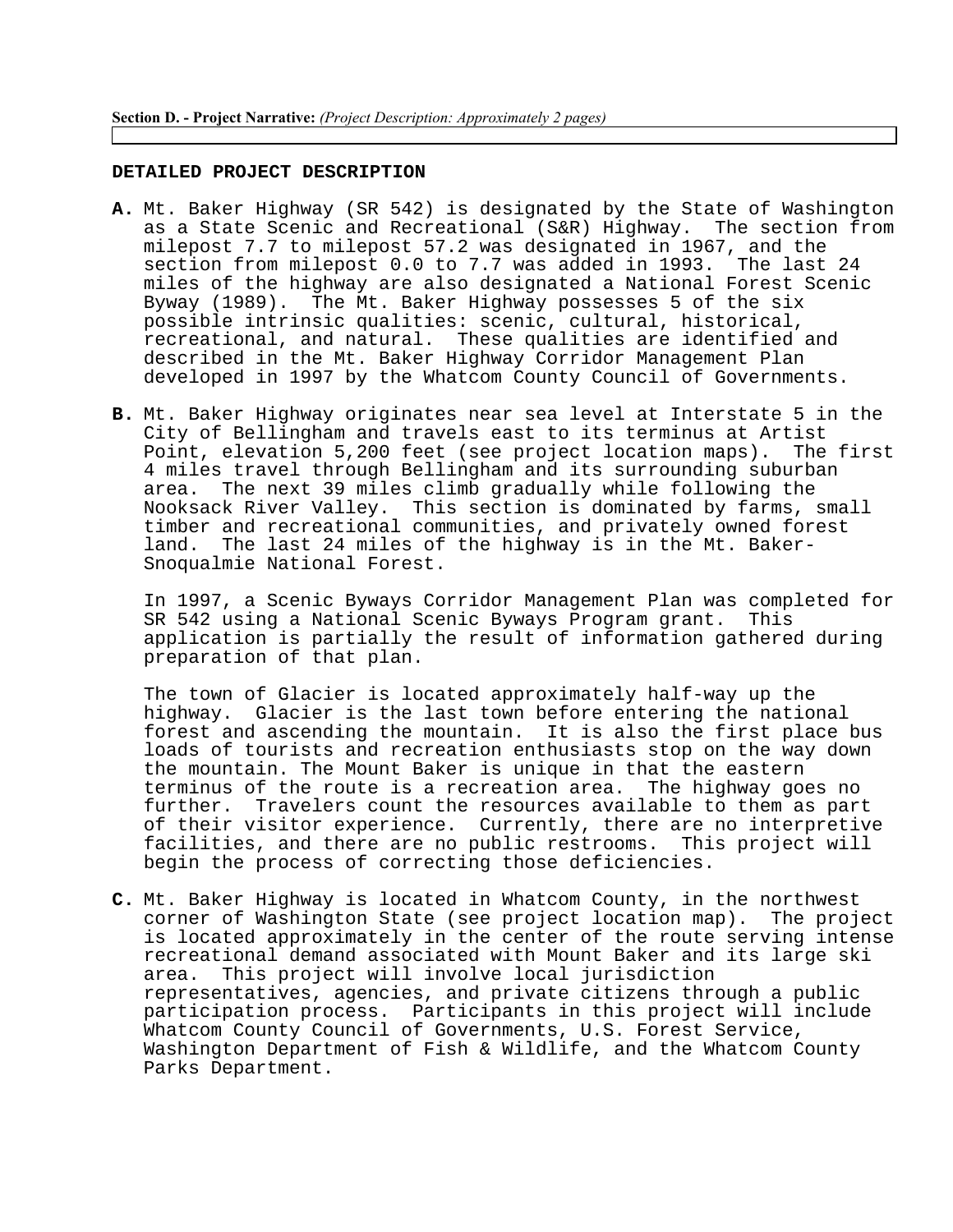# **INTERPRETIVE SIGNS & SITES**

# SIGNS:

Installation of signs directing visitors to, and within, the Mt. Baker-Snoqualmie National Forest, the Mt. Baker Recreational Area, the North Cascades National Park, and attractions within them.

The Mt. Baker Highway is designated a Washington State Scenic & Recreational Highway and National Forest Scenic Highway but lacks adequate signing. Few signs and little interpretation exist along the byway to inform the public of recreational, cultural, historical and scenic attractions. Task I will begin to address these deficiencies.

Interpretive, gateway, informational, directional, prominent feature, trailhead, trailblazer, and "You are Here" signs will be installed along the highway to enhance the visitor experience. The signs to be installed are identified taken from the draft Mt. Baker Scenic Byway Implementation Plan (1989) and the Mount Baker Highway Corridor Management Plan – Sign Plan (1997).

The proposed signs will be located at or near the following mile posts:

|          | MP 1.0 - 2.5 Mt. Baker Scenic & Recreational Highway gateway sign                    |
|----------|--------------------------------------------------------------------------------------|
| MP 9.2   | Scenic & Recreational Highway trailblazer sign (jct. w/SR9 North)                    |
| MP 12.0  | Scenic & Recreational Highway trailblazer sign (jct. w/SR9 South)                    |
| MP 22.0  | Scenic & Recreational Highway trailblazer sign (jct. w/SR547)                        |
| MP 34.0  | Mt. Baker National Forest Scenic Byway gateway sign                                  |
| MP 35.4  | Horseshoe Bend Trail. Single board kiosk with porcelain sign.                        |
| MP 35.5  | West Church Mountain Goat observation interpretive sign and site development<br>plan |
| MP 46.85 | Silver Fir Marsh interpretive sign and site development plan                         |
| MP 47.5  | Miner's Cabin interpretive sign and site development plan                            |
|          |                                                                                      |

# **All signs installed will be done so in accordance with the WSDOT "Byway Logo Signing Guidelines."**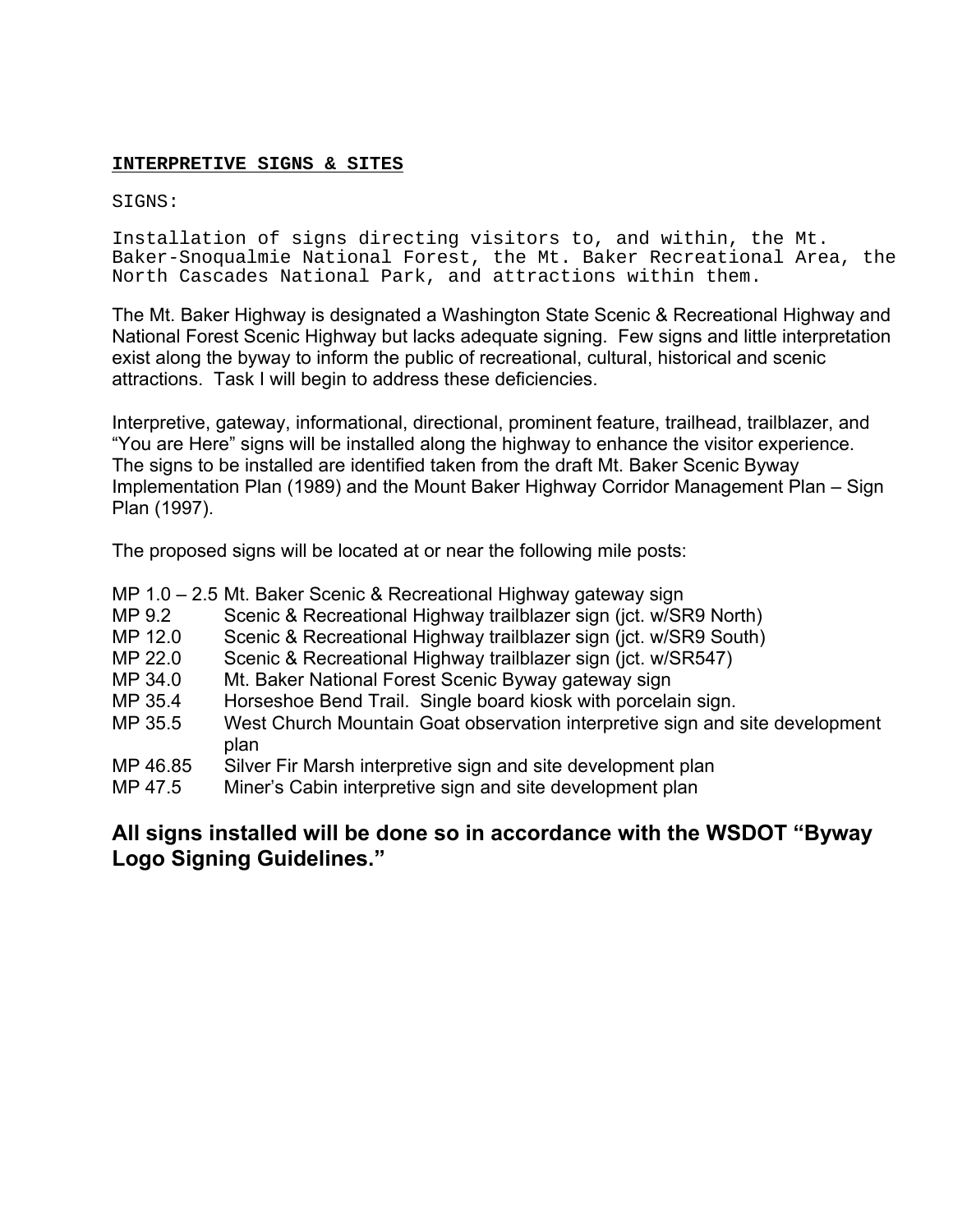# Sign locations and costs (Budget Summary):

| Type of                   | Milepost   | Land Ownership & Name                        |          | Costs    |                                         |               |
|---------------------------|------------|----------------------------------------------|----------|----------|-----------------------------------------|---------------|
| Sign                      | Location   | of Site                                      |          |          |                                         |               |
|                           |            |                                              | Design   | Mfg.     | Install                                 | <b>TOTAL:</b> |
| 1. Byway                  | $MP 1.0 -$ | Private - Mt Baker Scenic                    | \$500    | \$3,000  | \$750                                   |               |
| Gateway                   | 2.5        | Byway (Willing Property                      |          |          |                                         |               |
| Signs                     |            | Owner)                                       |          |          |                                         |               |
|                           | MP 34.0    | U.S. Forest Service - Mt                     |          |          |                                         |               |
|                           |            | baker Scenic Byway-Mt                        |          |          |                                         |               |
|                           |            | Baker - Snoqualmie                           | 500      | 3,000    | 750                                     |               |
|                           |            | National Forest                              |          |          |                                         |               |
|                           |            | <b>TOTAL:</b>                                | \$1,000  | \$6,000  | \$1,500                                 | \$8,500       |
| Trailblazer<br>Logo Signs | MP 9.2     | (jct. w/SR9 North)                           |          | 1,500    | 350                                     |               |
|                           | MP 12.0    |                                              |          | 1,500    | 350                                     |               |
|                           | MP 22.0    | (jct. w/SR547)                               |          | 1,500    | 350                                     |               |
|                           |            | Design of Logo & Sign                        | 1050     |          |                                         |               |
|                           |            | <b>TOTAL:</b>                                | \$1,050  | \$4,500  | \$1,050                                 | \$6,600       |
| 3. Interpretive<br>Panels |            |                                              |          |          |                                         |               |
| Site #1                   | MP 35.4    | Horseshoe Bend Trail.                        |          |          |                                         |               |
|                           |            | Single board kiosk with                      | 400      | 2,000    | 500                                     |               |
|                           |            | porcelain sign.                              |          |          |                                         |               |
| Site #2                   | MP 35.5    | West Church Mountain                         |          |          |                                         |               |
|                           |            | Goat Interpretive Center                     | 400      | 2,500    | 500                                     |               |
| Site #3                   | MP 46.85   | Silver Fir Marsh Interpretive                |          |          |                                         |               |
|                           |            | Trail and Viewing Platform                   | 400      | 2,000    | 500                                     |               |
| Site #4                   | MP 37.5    | Miners Cabin Interpretive<br>Site            | 650      | 2,000    | 750                                     |               |
|                           |            | <b>TOTAL:</b>                                | \$1,850  | \$8,500  | \$2,250                                 | \$12,600      |
|                           |            | <b>TOTAL SIGNAGE</b>                         | \$3,900  | \$19,000 | \$4,800                                 | \$27,700      |
|                           |            | <b>COSTS:</b>                                |          |          |                                         |               |
| 4. Site                   |            |                                              |          |          |                                         |               |
| Interpretive              |            |                                              |          |          |                                         |               |
| Planning Work             |            |                                              |          |          |                                         |               |
| Site #1                   | MP35.4     | Horseshoe Bend Trail                         | 5,000    |          |                                         |               |
|                           |            | Interpretive Site                            |          |          |                                         |               |
| Site #2                   | MP35.5     | West Church Mountain                         | 5,000    |          |                                         |               |
|                           |            | Goat Interpretive Center                     |          |          |                                         |               |
| Site #3                   | MP46.85    | Silver Fir Marsh Interpretive                | 5,000    |          |                                         |               |
|                           |            | Trail and Viewing Platform                   |          |          |                                         |               |
| Site #4                   | MP37.5     | Miners Cabin Interpretive                    | 5,000    |          |                                         |               |
|                           |            | Site                                         |          |          |                                         |               |
|                           |            | <b>TOTAL INTERPRETIVE</b><br>PLANNING COSTS: | \$20,000 |          |                                         |               |
|                           |            |                                              |          |          | <b>TOTAL</b><br><b>PROJECT</b><br>COST: | \$48,700.00   |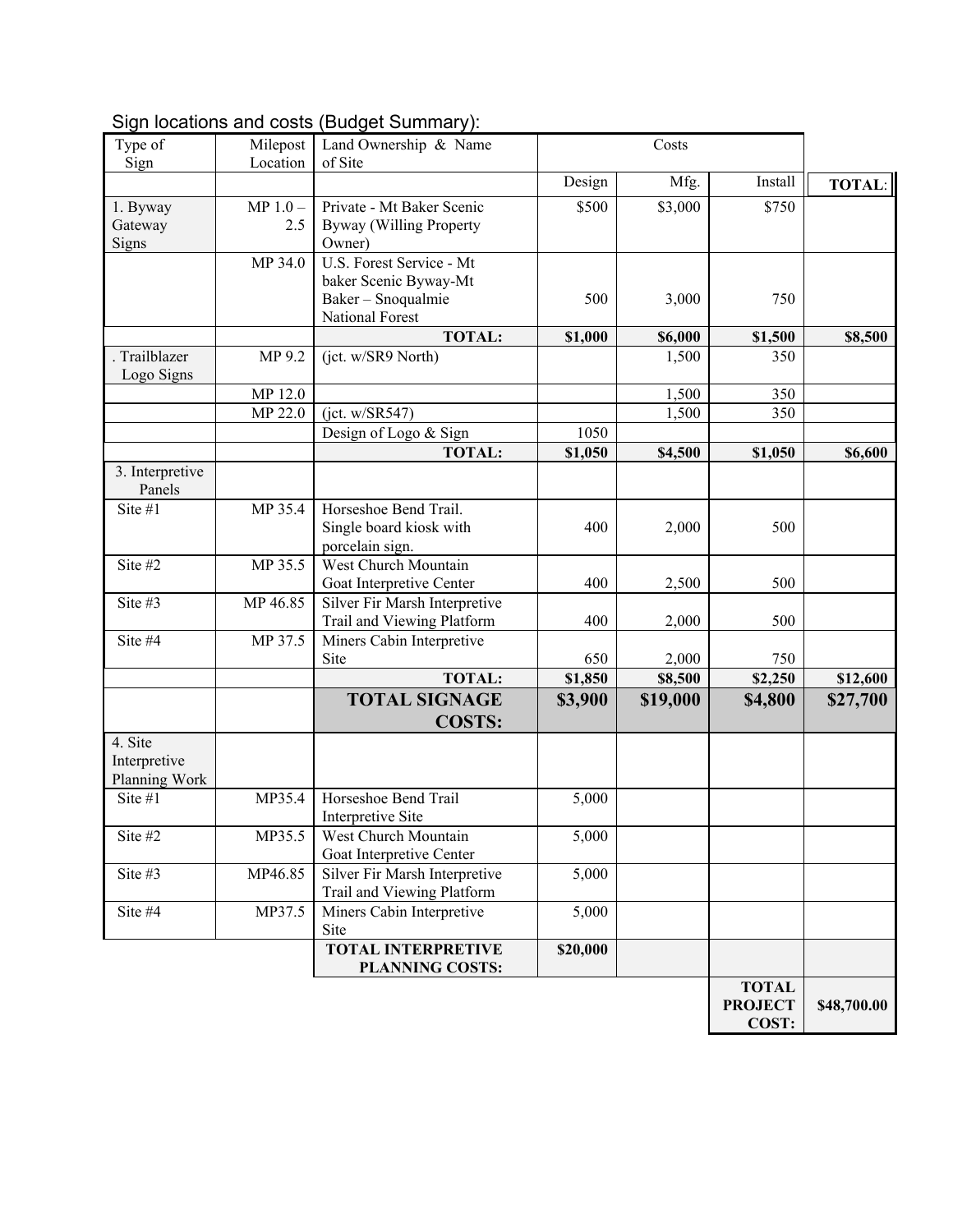#### SITES:

Some important features of the visitor experience in the Mt. Baker Scenic Byway receive more focus than others. The following task will outline recommendations that improve and draw attention to less commonly known areas to both enrich the visitor experience and to promote greater understanding of the byway's ecosystem. This group of interpretive sites and trails will provide a huge benefit for visitors and for the byway itself. There are, currently, few wildlife viewing areas or interpretive sites along the byway. Those that do exist are not integrated into any sort of system and are not particularly accessible. Scenic Byway funds from this application will be used to design, construct and install interpretive signs at each of the four site locations and complete site planning for each of them. Funding for site improvements will be pursued from multiple sources in the future.

These interpretive sites, when built will educate byway visitors regarding the corridor's ecosystem and identify sights and sounds through out the byway.

Selection of this project will begin the process of developing and improving these sites to a high standard as recommended in the CMP. Quality improvements will make the sites available to the public for years to come and prove to be low-cost investments with huge long-term returns.

#### Interpretive sites:

West Church Mountain Goat Interpretive Center Horseshoe Bend River Interpretive Trail Artist Point Summer Mountain Goat Interpretive Site Silver Fir Marsh Interpretive Trail and Viewing Platform

These sites will provide specific information relating to key species and habitats present in the corridor as part of an integrated program with viewing opportunities of diverse, unique, and sensitive wildlife and their habitats.

The cost of improvement planning for these sites is \$5,000 per site for a total of \$20,000. This aspect of the project will ensure the sites are ready for improvement when other funding programs, including 1999 Scenic Byways grants, are available.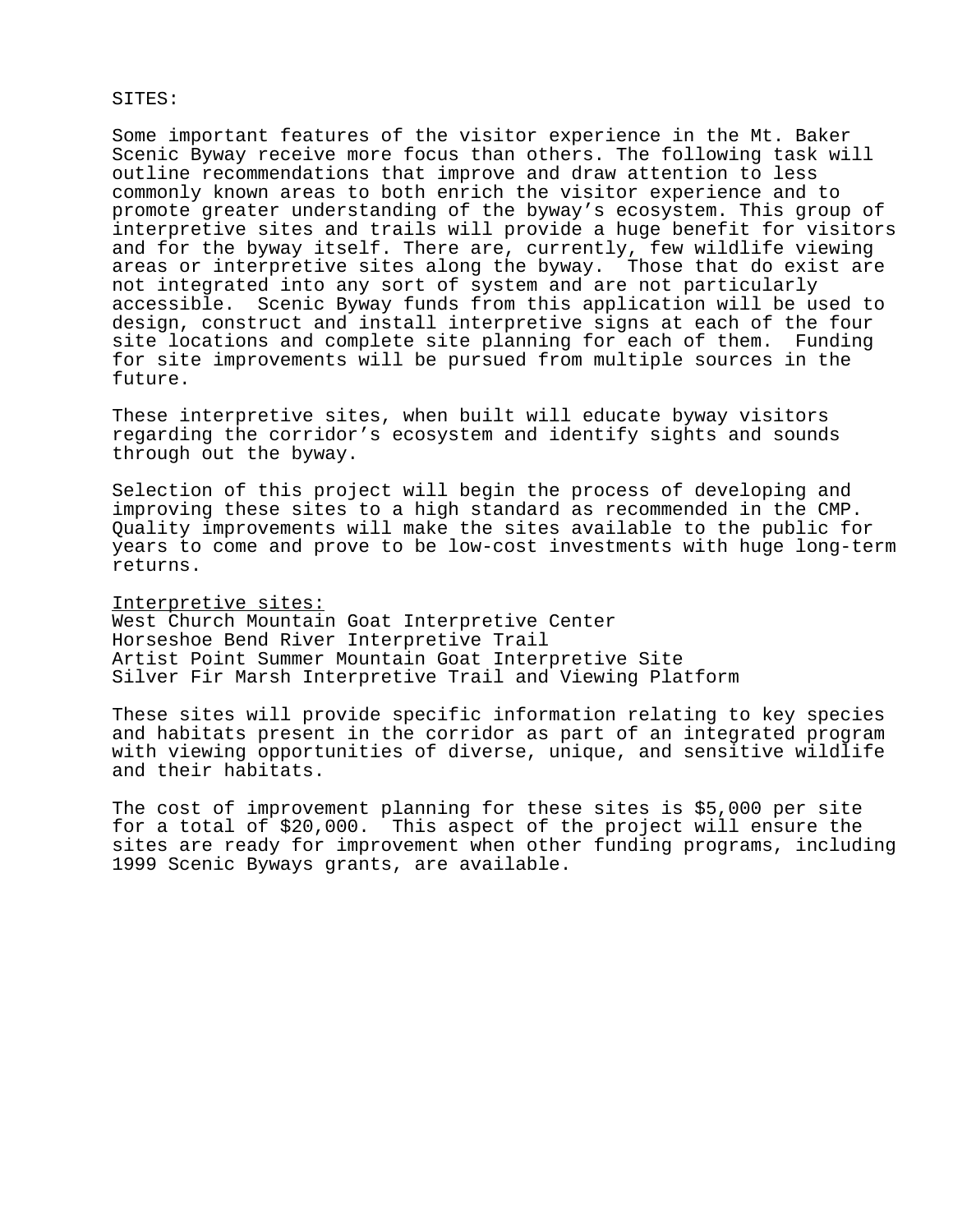| MO. | 10/98 | 11/98 | 12/98                                                    | 1/99 | 2/99 | 3/99 | 4/99           | 5/99 | 6/99           | 7/99 | 8/99 | 9/99 | 10/99 | 11/99 | 12/99                                                             | 1/00 | 2/00 | 3/00 |  | 9/00 |
|-----|-------|-------|----------------------------------------------------------|------|------|------|----------------|------|----------------|------|------|------|-------|-------|-------------------------------------------------------------------|------|------|------|--|------|
| NO. |       | 2     | 3                                                        | 4    | 5    | 6    | $\overline{7}$ | 8    | $\overline{9}$ | 10   | 11   | 12   | 13    | 14    | 15                                                                | 16   | 17   | 18   |  | 24   |
|     |       |       | Participant Coordination Meetings - WCCOG & USFS co-Lead |      |      |      |                |      |                |      |      |      |       |       |                                                                   |      |      |      |  |      |
|     |       |       |                                                          |      |      |      | <b>1999</b>    |      |                |      |      |      |       |       |                                                                   |      |      |      |  |      |
|     |       |       |                                                          |      |      |      |                |      |                |      |      |      |       |       |                                                                   |      |      |      |  |      |
|     |       |       | Interpretive Site Planning & Design - USFS Lead          |      |      |      |                |      |                |      |      |      |       |       |                                                                   |      |      |      |  |      |
|     |       |       |                                                          |      |      |      |                |      |                |      |      |      |       |       |                                                                   |      |      |      |  |      |
|     |       |       |                                                          |      |      |      |                |      |                |      |      |      |       |       |                                                                   |      |      |      |  |      |
|     |       |       | USFS Sign Design - USFS participation                    |      |      |      |                |      |                |      |      |      |       |       |                                                                   |      |      |      |  |      |
|     |       |       |                                                          |      |      |      |                |      |                |      |      |      |       |       |                                                                   |      |      |      |  |      |
|     |       |       |                                                          |      |      |      |                |      |                |      |      |      |       |       |                                                                   |      |      |      |  |      |
|     |       |       | Non-USFS Sign Design - WCCOG Lead                        |      |      |      |                |      |                |      |      |      |       |       |                                                                   |      |      |      |  |      |
|     |       |       |                                                          |      |      |      |                |      |                |      |      |      |       |       |                                                                   |      |      |      |  |      |
|     |       |       |                                                          |      |      |      |                |      |                |      |      |      |       |       |                                                                   |      |      |      |  |      |
|     |       |       |                                                          |      |      |      |                |      |                |      |      |      |       |       | USFS - U.S. Forest Service.                                       |      |      |      |  |      |
|     |       |       |                                                          |      |      |      |                |      |                |      |      |      |       |       | Mt. Baker Ranger District<br><b>WCCOG</b> - Whatcom County County |      |      |      |  |      |
|     |       |       |                                                          |      |      |      |                |      |                |      |      |      |       |       |                                                                   |      |      |      |  |      |
|     |       |       |                                                          |      |      |      |                |      |                |      |      |      |       |       | <b>Council of Governments</b>                                     |      |      |      |  |      |
|     |       |       |                                                          |      |      |      |                |      |                |      |      |      |       |       |                                                                   |      |      |      |  |      |
|     |       |       |                                                          |      |      |      |                |      |                |      |      |      |       |       |                                                                   |      |      |      |  |      |
|     |       |       |                                                          |      |      |      |                |      |                |      |      |      |       |       |                                                                   |      |      |      |  |      |
|     |       |       |                                                          |      |      |      |                |      |                |      |      |      |       |       |                                                                   |      |      |      |  |      |
|     |       |       |                                                          |      |      |      |                |      |                |      |      |      |       |       |                                                                   |      |      |      |  |      |

## **Section E. - Work Plan and Time Table** *(Must correlate to the Project Budget Summary)*

| Section F. - Project Budget Summary (A cost breakdown for each line item) |  |
|---------------------------------------------------------------------------|--|
|---------------------------------------------------------------------------|--|

|                                                                                   | <b>Project Breakdown</b>              | <b>Third Party Donations</b><br>To be completed when State share includes<br>third party donations |                                     |                                              |                      |                |
|-----------------------------------------------------------------------------------|---------------------------------------|----------------------------------------------------------------------------------------------------|-------------------------------------|----------------------------------------------|----------------------|----------------|
| <b>PROJECT NUMBER &amp; NAME</b><br>Mt. Baker Highway:<br>Visitor Experience Plan | <b>Total Project</b><br>$Cost(100\%)$ | Federal<br><b>Share</b><br>$(80\% \text{ max.})$                                                   | <b>State</b><br>Share<br>(20% min.) | <b>Third Party</b><br><b>Match Source(s)</b> | Match<br><b>Type</b> | Match<br>Value |
| Interpretive Signs                                                                | 28,700                                | 22,960<br>S                                                                                        | S<br>5,740                          |                                              |                      |                |
| Interpretive Site Planning                                                        | 20,000                                | 16,000<br>S                                                                                        | 4,000<br>S                          |                                              |                      |                |
| <b>Total Requested Scenic</b><br>Byway Funds                                      | \$48,700                              | 38,960<br>S                                                                                        | \$9,740                             |                                              |                      |                |

# **Section G. - Matching Funds Certification**: (*State Scenic Byway Agency*)

I certify that all of the matching funds for this project are available as required by law as of the date below.

| Name:      | Title: |
|------------|--------|
| Signature: | Date:  |

## **Section H. - Project Coordinator**: *(Person/agency managing project)*

| <b>Name: Gordon Rogers, Planning Director</b>                                            | E-Mail: Error! Bookmark not defined. |                 |  |  |  |
|------------------------------------------------------------------------------------------|--------------------------------------|-----------------|--|--|--|
| Phone: $(360)$ 676-6974                                                                  | FAX: (360) 738-6232                  |                 |  |  |  |
| Agency/Organization and Street: Whatcom County Council of Governments; 2011 Young Street |                                      |                 |  |  |  |
| City: <b>Bellingham</b>                                                                  | State: WA                            | Zip Code: 98225 |  |  |  |